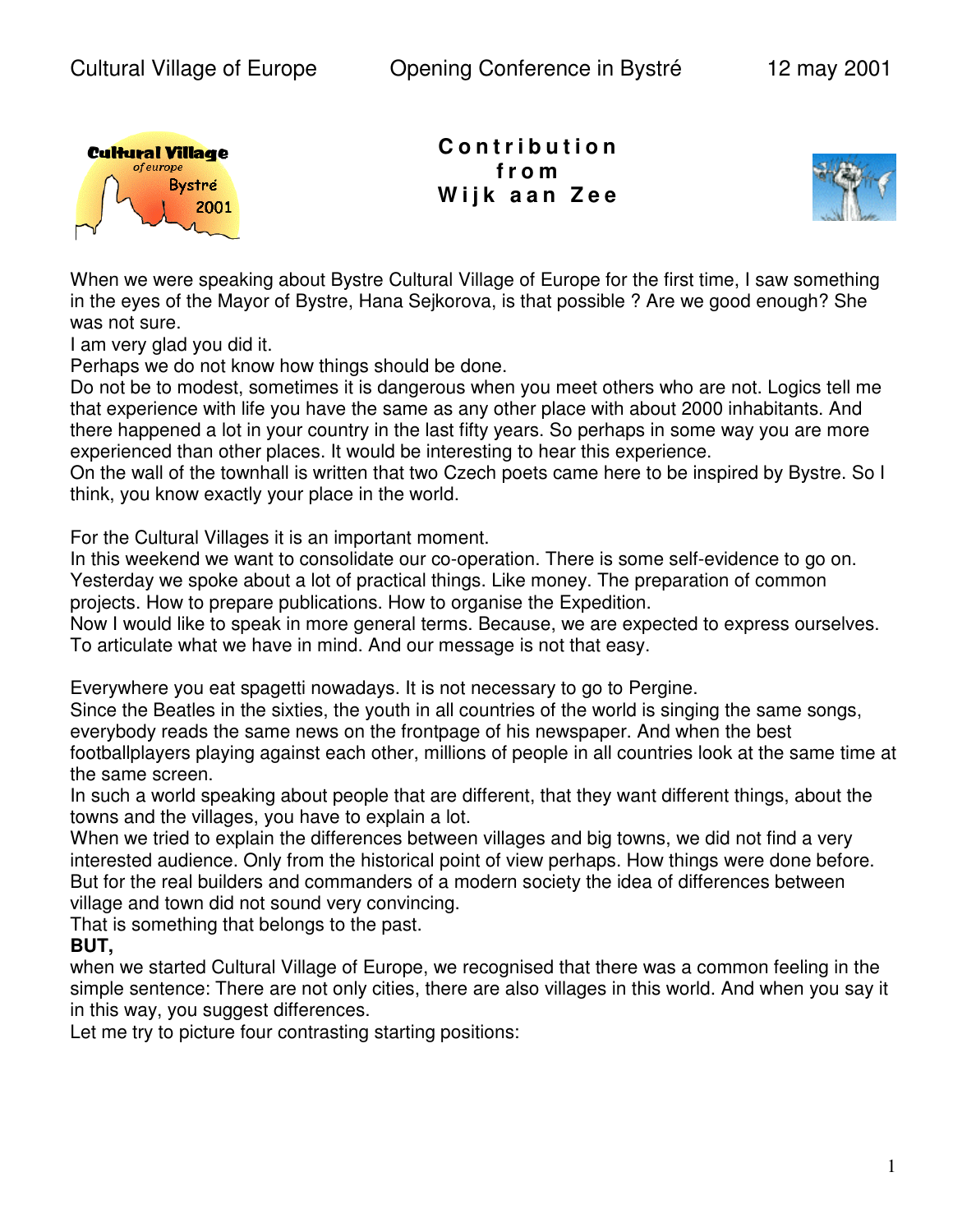- **1.** The contrast between an anonymous world and a familiar world
- **2.** The contrast between the individual and the mass
- **3.** The contrast between the need of making culture and the need of consuming culture
- **4.** The contrast between natural law and human law.

• **1.** Modern world is an anonymous world. Do what you want and nobody should interfere. Nobody will interfere solong you pay what you have to pay. Anything you can buy with money. Money is anonymous as well. Whoever has the money, he can buy. Nobody expects that you care. You pay and some institution will clean. You pay and some institution will put some flowers in the park. And when you want things to be done in another way, you go to the elections and anonymous vote somebody else. And the responsible people do not want you to do something, they try to make it impossible for you. They do not want your car to be there so they make it impossible for you to come there by car.

As we are sitting here and come from villages, we know that the world of the villages is another world. People are quite familiar with the place where they live. And automatically they are willing to do something. O.k., there are active and lazy people. The lazy people say what should be done and the active they do it.

In any new village that comes into existence will happen the same.

In 1989 my village was confronted with the plan to make a depot for rubbish on the beach. Our reaction was: you cannot do that. And after it we were criticised: we should not be so selfish, we should think about the bigger, the common interests. We could not understand this argument. Small communities should contribute to the actual discussions. They should not try to become anonymous. An anonymous village could be something dangerous and awfull with big fences and a lot of electronic control. Besides the anonymous world should be recognised the need of familiar worlds. And the policy of governments should not be in favour of anonimity only.

• **2.** The contrast between a living person and the mass.

In a mass there is a need to divide the people. In a big city there is a need to avoid people. If there is an accident on the highway, you are curious whether they are dead or not. When happens something in my own village I want to know who was in the car and who is involved. In this sense for me the world of a village is a world of people.

And the mass? The mass is connected with functions, functional groups.

It is quite normal to speak about average people, even if they do not exist. An average family in France had 2 ½ children. That is an abstraction. It does not really exist. According to this way of thinking they speak about you and me as consumers. But they can speak about me as a consumer, I will never be one. Only a part of me will be so. And if I read that the consumers want something, I do not feel concerned. It is only a part of me and perhaps there is another part of me that says the opposite.

In the mass registration is extremely important. Without registration you do not exist. It is even usual to speak about legal and illegal people. Imagine, somebody asks what you are and you can't say a son of John and Elisabeth, but you have to say: I am illegal.